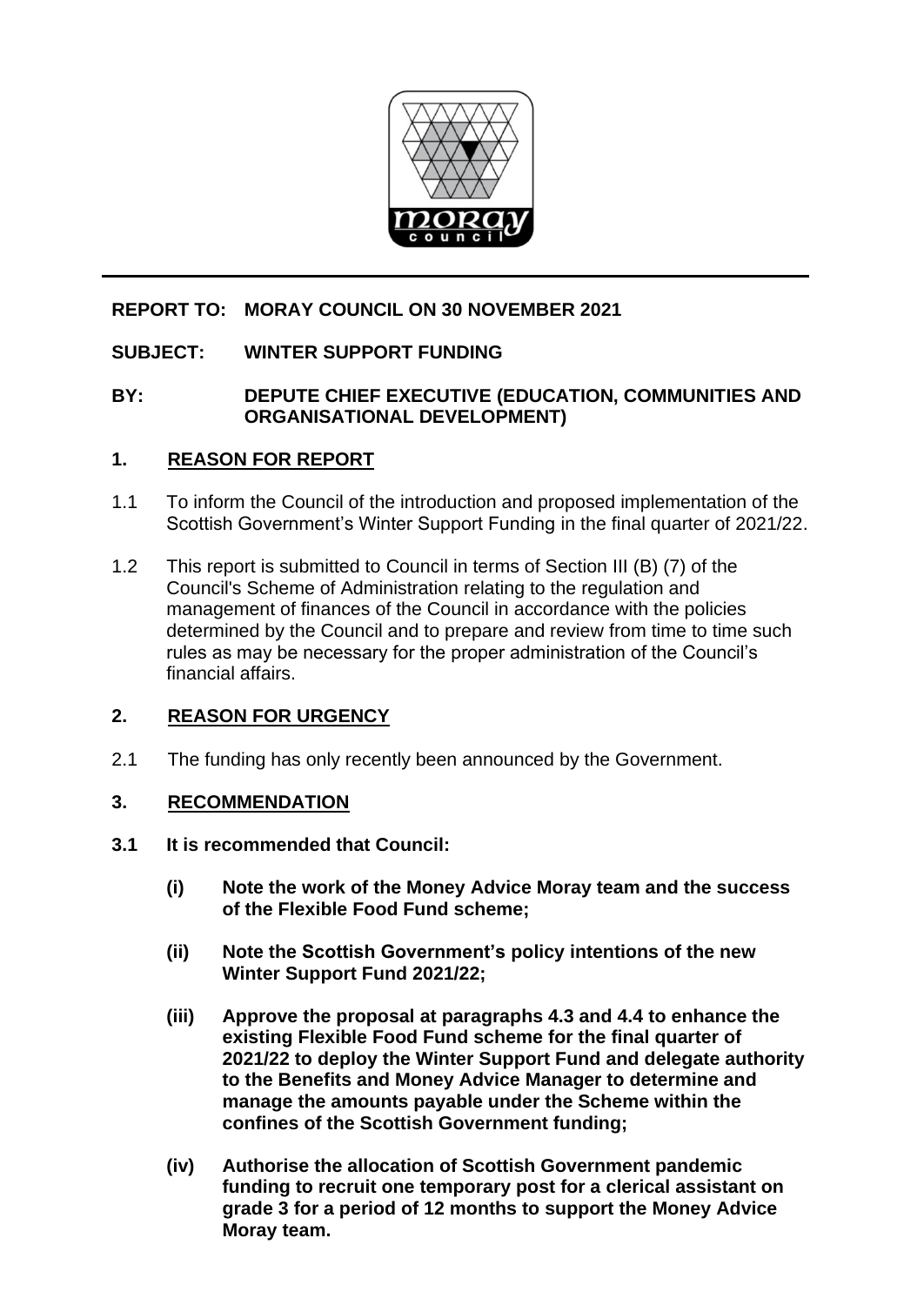# **4. BACKGROUND**

- 4.1 Previous briefings to the Emergency Cabinet IMT last year (17 April 2020, 5 May 2020, 7 July 2020 and 17 November 2020) set out how the Council intended to allocate Scottish Government funding for the provision of food to individuals and local communities throughout Moray during the pandemic.
- 4.2 The Flexible Food Fund (FFF) was developed in-house in response to the Scottish Government principles of managing a food fund which included providing local flexibility, financial support and a whole household, whole needs response. The FFF was launched on 12 May 2020 and is still running to date. Our approach in Moray to food and financial insecurity has been recognised as a best practice by the Scottish Government as it offers a "cashfirst" solution alongside a holistic and long-term support service for individuals and families experiencing extreme financial hardship.
- 4.3 FFF grants, which are fully funded by the Scottish Government, are paid directly into eligible householders' bank accounts. The scheme provides up to two monthly payments which represent a contribution towards household food costs. The amount of a payment is based on the size of household. Columns 1 and 2 of the table in paragraph 4.5 below provides details.
- 4.4 To be eligible for the FFF, clients should be in receipt of, or have underlying entitlement to, certain benefits (means tested benefits such as Universal Credit, and those that provide evidence of circumstances such as disability benefits) and are struggling to make ends meet during the crisis.
- 4.5 The Money Advice Moray (MAM) team, which administers the FFF scheme, also works with householders to maximise income through benefits and other grants, help with budgeting, reviewing bills and debts, offering statutory and non-statutory debt solutions. Householders are advised from the start of the process that payment of FFF comes alongside this wider support and failure to engage with the MAM team may result in the second monthly payment being withdrawn.
- 4.6 In 2020/21, the FFF scheme paid out £499,952 over two tranches of Scottish Government funding. The first tranche was active up to 30 September 2020 and the second tranche ran from 01 December 2020 to 31 March 2021. When the second tranche opened it was a restart of the scheme which meant that it was open to anyone to apply including recipients from the first tranche. Over 703 households received FFF from the first tranche of funding in 2020/21 and 759 households from the second tranche. 26% of households received payments in both tranches and 76% maintained their engagement with the Money Advice Moray team and received two monthly payments.
- 4.7 In 2021/22 the Scottish Government provided funding for the full financial year. The scheme was reopened on the 01 April 2021 and is still in operation. So far £189,110 has been paid out to 736 households with around 43% engaging with the Money Advice Moray team and receiving two monthly payments. **Appendix 1** provides more detailed information on the 2021/22 scheme to date.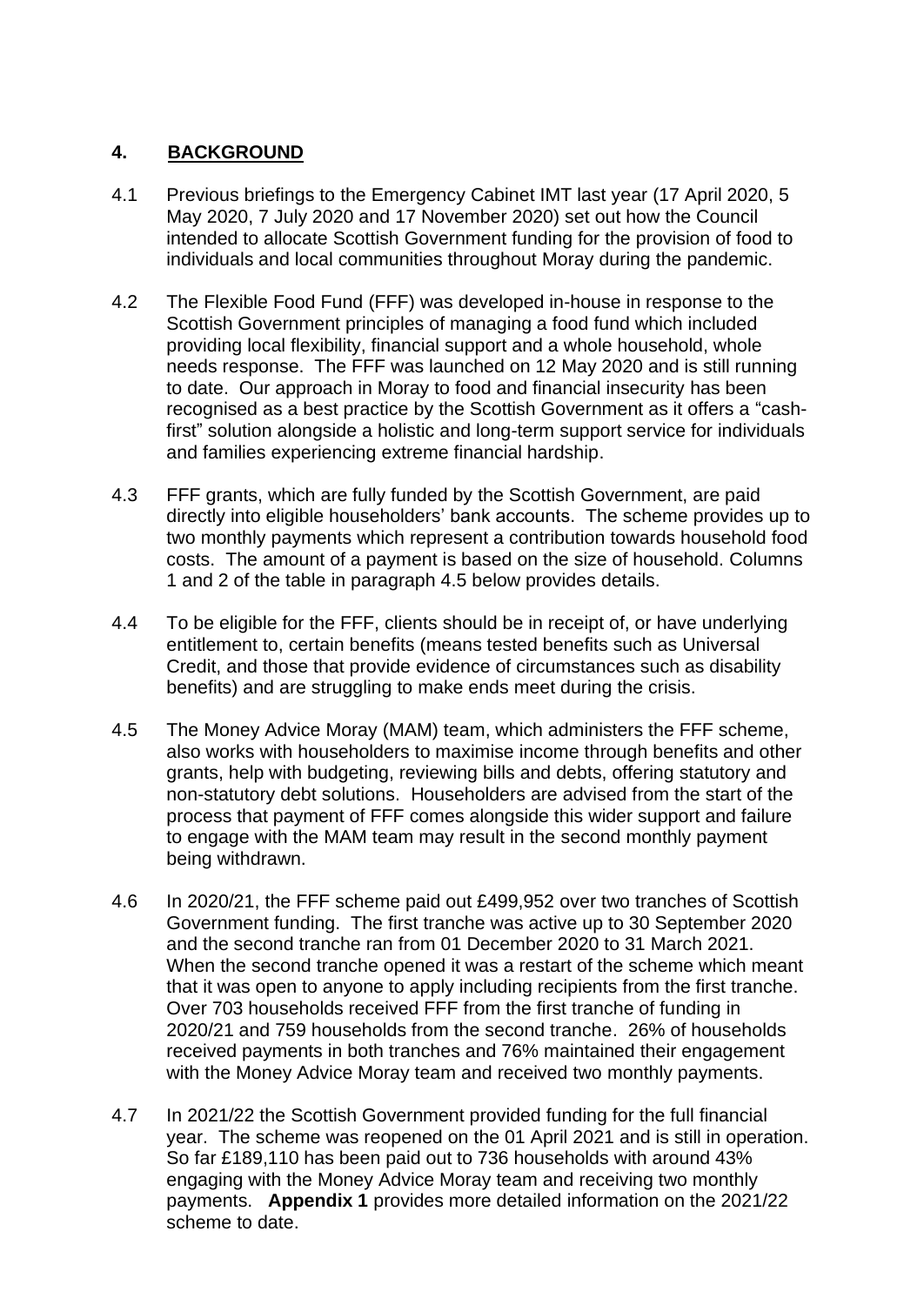# **5. WINTER SUPPORT FUNDING**

- 5.1 On the 29 October 2021 the [Scottish Government announced](https://www.gov.scot/news/financial-help-for-families-in-need-1/) that a further £41 million would be made available to support low income households across Scotland. Guidance has recently been made available to local authorities in deploying £25 million of that funding to support households experiencing financial insecurity. A further £10 million will be available through national partners who are tackling fuel poverty, and a further £6 million through third sector partners that support low income households.
- 5.2 To tackle financial insecurity over winter 2021-22, local authority options under the Sinter Support Funding guidance include:

Emergency financial assistance, such as:

- Supplementing local budgets for the Scottish Welfare Fund
- Boosting local funding for Discretionary Housing Payments
- Proactive financial assistance to support those likely to experience hardship – including people who may have been impacted by the cut to Universal Credit and those who may not be eligible for mainstream or other support
- Build upon supports already delivered by local authorities, such as Scottish Child Payment Bridging Payments.
- Financial assistance to access to food, fuel and other essentials
- Direct assistance to access food, fuel and other essentials where this is more appropriate or is the preference of individuals themselves
- Other activities and services, as necessary, to support individuals to overcome financial crisis and support wellbeing, including targeted activity to support marginalised groups, activity to prevent and address homelessness, and funding to community and third sector organisations
- 5.3 As the period of funding is restricted to the financial year 2021/22, this limits the scope for further considerations and development of processes and resources. As the guidance provides a strong steer in favour of cash-first responses, the integration of money advice and holistic support services to prevent future hardship, it is therefore proposed that the Council's existing FFF scheme be enhanced to deliver the Winter Support Funding.
- 5.4 It is proposed that the FFF scheme is enhanced inviting households to access the financial support available for the period 05 January 2022 to 31 March 2022. The existing monthly payment towards food costs will be enhanced to incorporate a contribution towards fuel costs, as outlined in paragraph 4.5 below. Based on previous tranches of the FFF it is anticipated that over 700 households are likely to access this funding and based on the 2021/22 household demographic at Appendix 1, it is anticipated that a budget of £163,000 will be required to provide a single payment to eligible householders.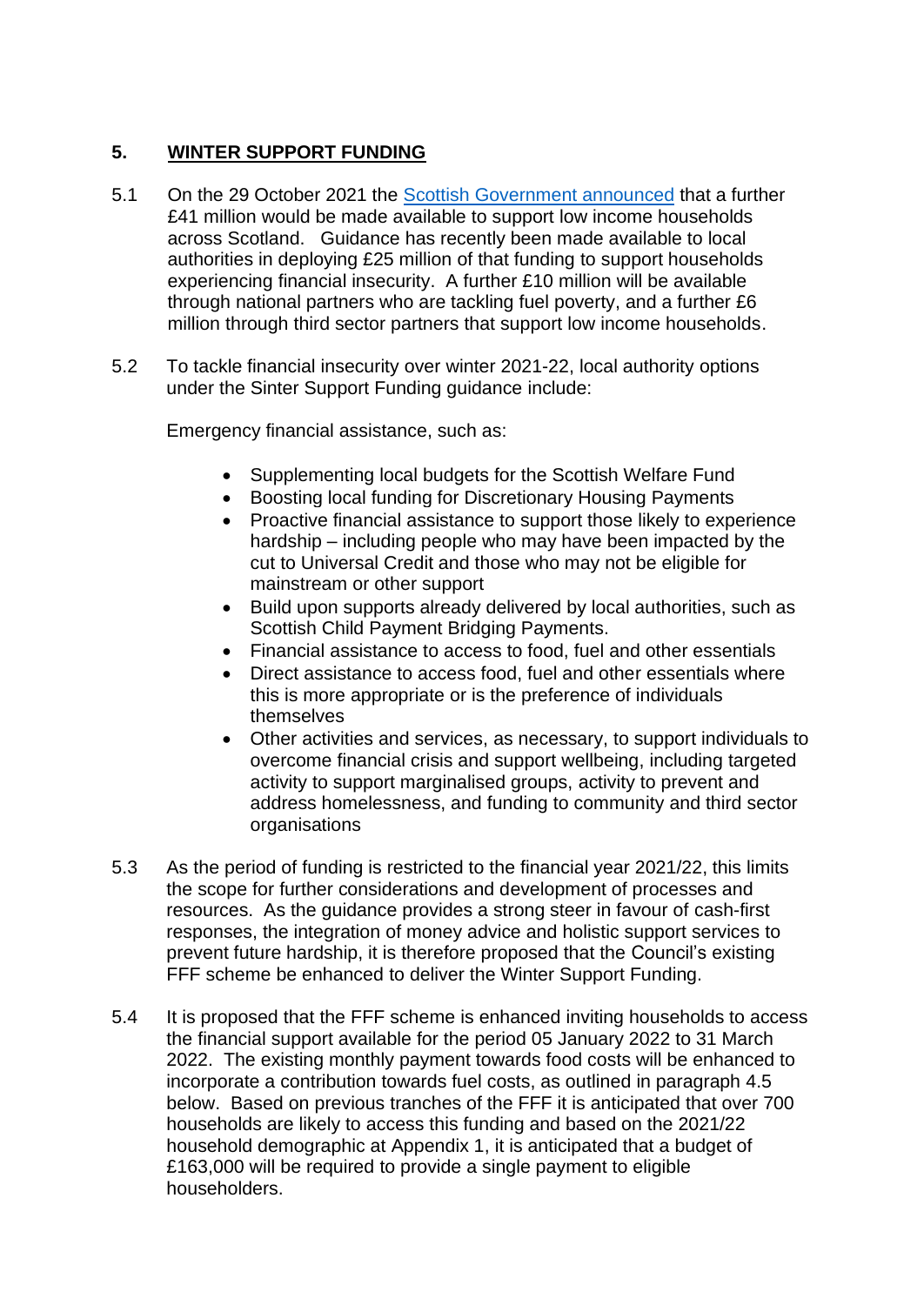5.5 It is proposed that discretion is given to the Benefits and Money Advice Manager to finalise the value of the payments under the proposed enhancement of the Flexible Food Fund scheme taking into account of the funding allocation once this is notified to the council. Indicative payments would be as follows.

| <b>Household size</b>       | <b>Existing</b><br><b>Monthly FFF</b><br><b>Payment</b> | <b>Additional</b><br>contribution<br>towards fuel | <b>Total</b><br>monthly<br>payment |
|-----------------------------|---------------------------------------------------------|---------------------------------------------------|------------------------------------|
| Single adult                | £70                                                     | £30                                               | £100                               |
| Single parent + 1 child     | £160                                                    | £40                                               | £200                               |
| Single parent $+2$ children | £220                                                    | £50                                               | £270                               |
| Single parent + 3 children  | £280                                                    | £60                                               | £340                               |
| Single parent + 4 children  | £340                                                    | £70                                               | £410                               |
| Single parent + 5 children  | £400                                                    | £80                                               | £480                               |
| Couple                      | £130                                                    | £40                                               | £170                               |
| Couple + 1 child            | £220                                                    | £50                                               | £270                               |
| Couple + 2 children         | £280                                                    | £60                                               | £340                               |
| Couple + 3 children         | £340                                                    | £70                                               | £410                               |
| Couple + 4 children         | £400                                                    | £80                                               | £480                               |
| Couple + 5 children         | £460                                                    | £90                                               | £550                               |

\* For each additional child or adult, payment will increase by £70.

# **6. STAFFING**

- 6.1 The Money Advice Moray team have been operating the Flexible Food Fund over the last 18 months with no additional resources. Their core work (debt advice, income maximisation and welfare benefit advice) has increased due to the additional demand created by the impact of the pandemic and the financial incentive of operating the FFF scheme. The FFF scheme also creates additional administration work for the team in terms of payment and audit processes and this is on top of the onerous admin related to the EU funding compliance. Although the Winter Support Funding is restricted to the remainder of the current financial year, it is highly anticipated that the Scottish Government will continue to look to local authorities to provide this type of service, particularly as they are promoting a cash-first approach to food / financial insecurity across Scotland and there is currently an consultation on the ending of foodbanks and considering alternative approaches. Consequently it would be beneficial for the team to be supported with their additional admin tasks for an initial period of 12 months.
- 6.2 Scottish Government funding streams include provision for administrative costs and it is proposed to use this to fund an additional temporary administrative resource to the MAM team for one year.

# **7. SUMMARY OF IMPLICATIONS**

**(a) Corporate Plan and 10 Year Plan (Local Outcomes Improvement Plan (LOIP))**

Poverty and social inclusion is the overarching priority of the LOIP. Local Authorities and NHS have statutory duties to reduce child poverty in Scotland.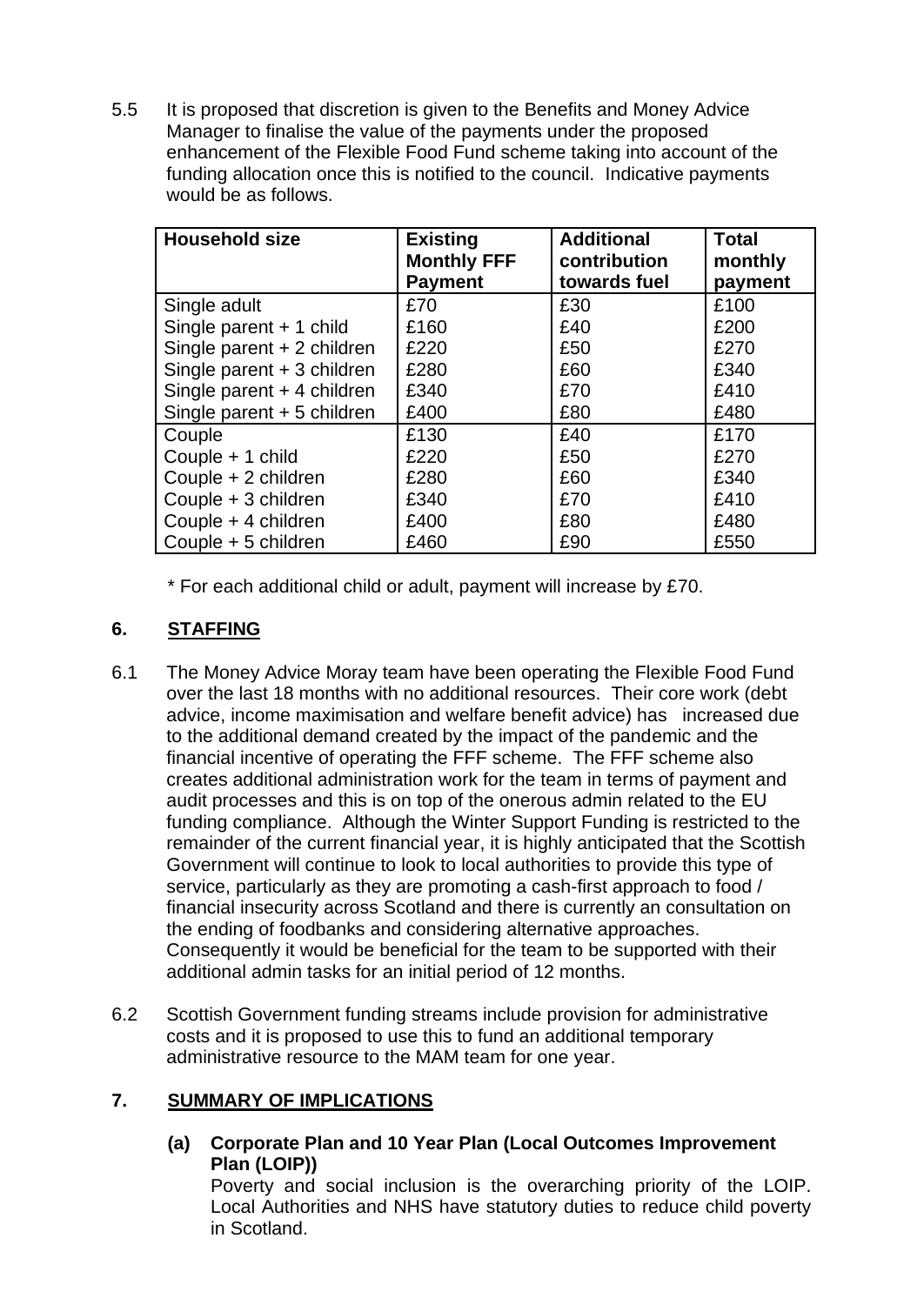### **(b) Policy and Legal**

It is understood that COSLA Leaders have received a verbal update on the Winter Support Funding and distribution was to be formally considered by the Settlement and Distribution Group on Wednesday 17 November and Leaders thereafter.

The Department for Work and Pensions have advised that local welfare provision - such as financial and in-kind payments made by a local authority to help meet an immediate short term need arising out of an exceptional event or exceptional circumstances, and that requires to be met to avoid a risk to the wellbeing of an individual - will be disregarded when it comes to legacy benefits. This means that a crisis cash payment, voucher or card provided by a local authority should not affect social security entitlement under the current circumstances.

#### **(c) Financial implications** Grant Funding

A budget of £163K will be required to operate the enhanced Flexible Food Fund scheme proposed in this report. The existing FFF has an outstanding budget and it is estimated that by the end of December the unspent budget requirement would be in the region of £45K. Once offset, the net Winter Support Fund budget would be approximately £118K based on the indicative values in this report.

The Scottish Government proposes that the funding is allocated through a redetermination to General Revenue Grant with payments in the final two weeks of the current financial year. Local authorities are required to complete a reporting template to outline how the funding is being deployed, an estimate of costs and whether the allocation is sufficient to fund these activities. However local authorities have not been notified of their funding allocation.

Although the Winter Support Fund allows for the uplift of the Scottish Welfare Fund budget, spending on the total available budget currently stands at 59%. However it should be noted that this budget includes an accumulation of previous years' unspent budget. Spending against the 2021/22 annual budget is currently at 95%.

### **Staffing Costs**

£24K (grade 3 including on-costs) for 1 FTE clerical assistant on a temporary basis covering a period of 12 months to support ongoing demand for Flexible Food Fund payments. Scottish Government funding streams include provision for administrative costs and it is proposed to use this to fund an additional temporary administrative resource to the MAM team for one year.

#### **(d) Risk Implications**

The funding allocation for the Moray Council under the new Winter Scheme is not known yet but a verbal update should be able to be given at Committee.